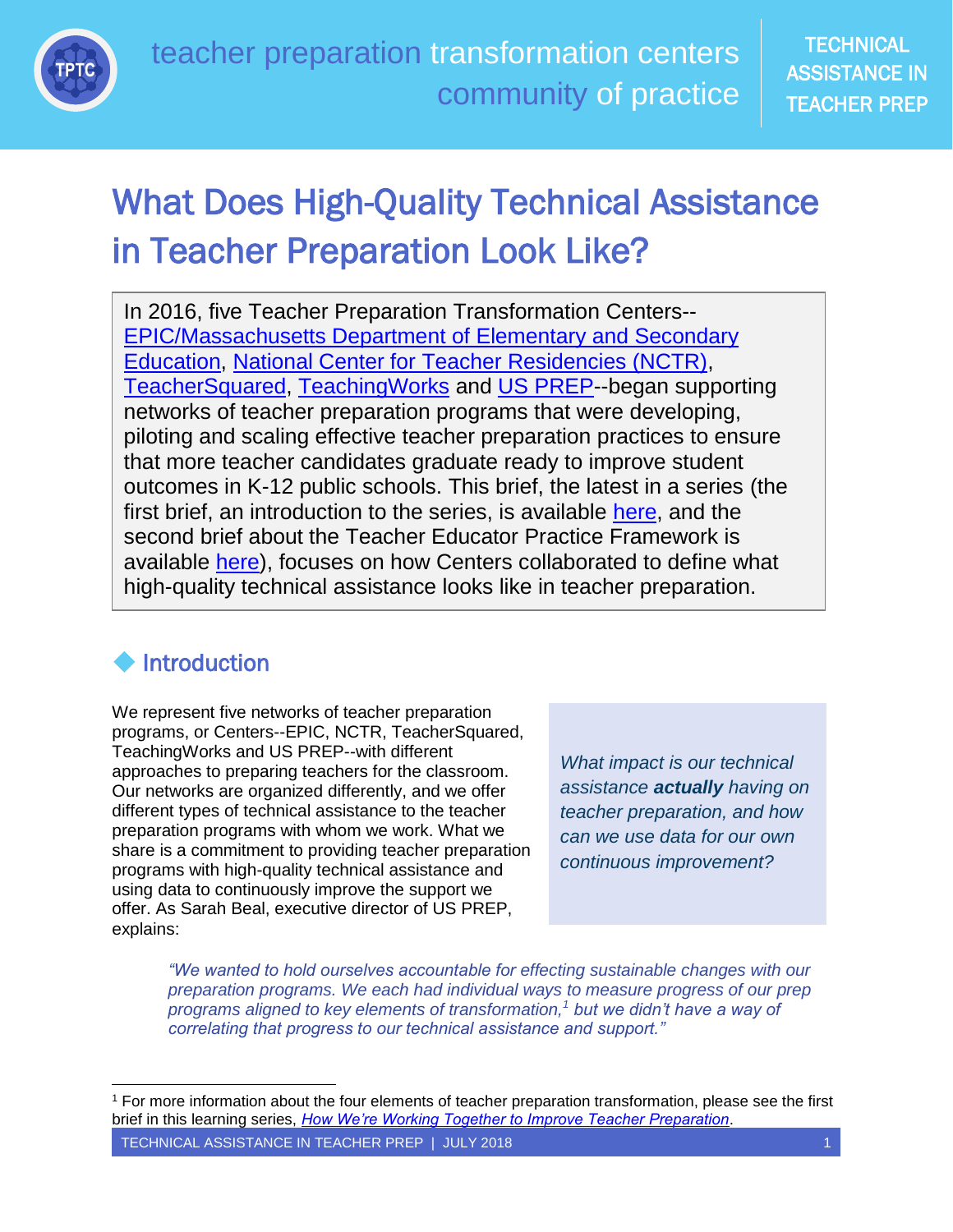And so we created a work group focused on data and started grappling with this simple but vexing question: What impact is our technical assistance *actually* having on teacher preparation, and how can we use data for our own continuous improvement?

Over the past several months, Sudipti Kumar (NCTR), Liam Honigsberg (TeacherSquared) and Sarah Beal (US PREP) tackled this question head on and co-created a [framework](https://docs.google.com/presentation/d/1ebCjxYtR8KSoz1hzZEl7m63TpYRm3TVn8qnlVW6VWcQ/edit#slide=id.g35ef9adc4e_2_45) to help us-and others in the field--assess and improve the quality of the technical assistance we provide to teacher preparation programs. As we explain below, the framework consists of four domains of high quality technical assistance--Quality, Sustainability, Reach and Impact--each of which has an aligned set of objectives, outcomes and indicators.



In this brief, we'll explore what the framework is, how we collaborated to create it and how we think it can be used. We wrote this brief for technical assistance providers, teacher preparation programs, funders who invest in teacher preparation and anyone else with an interest in learning more about ways to deliver high-quality technical assistance to teacher preparation programs.

*We hope the framework can serve as a tool to teacher preparation programs to discuss their practices and continuously improve, and help funders make grants to organizations whose technical assistance aligns with the criteria in the framework.*

#### The Origins of the Framework

We conceived of the framework because, as technical assistance providers, we were asking questions like: "What kinds of evidence--information, artifacts, feedback and other insights--tell us whether our efforts to support the teacher preparation programs in our networks are having the intended effects?" For example, if we deliver a full week of professional development to teacher educators, what evidence will show whether it led to sustained improvements in the teacher educators' practices? If we conduct on-site program reviews for preparation programs, how will we know if the key recommendations were carried out, and if they had the desired result? If we facilitate a work group to share data and discoveries across teacher preparation programs, how will we know if and how those discoveries drove changes to program delivery, candidate experience or the ultimate outcome of producing new teachers ready to teach students of color and students from low-income households?

TECHNICAL ASSISTANCE IN TEACHER PREP | JULY 2018 2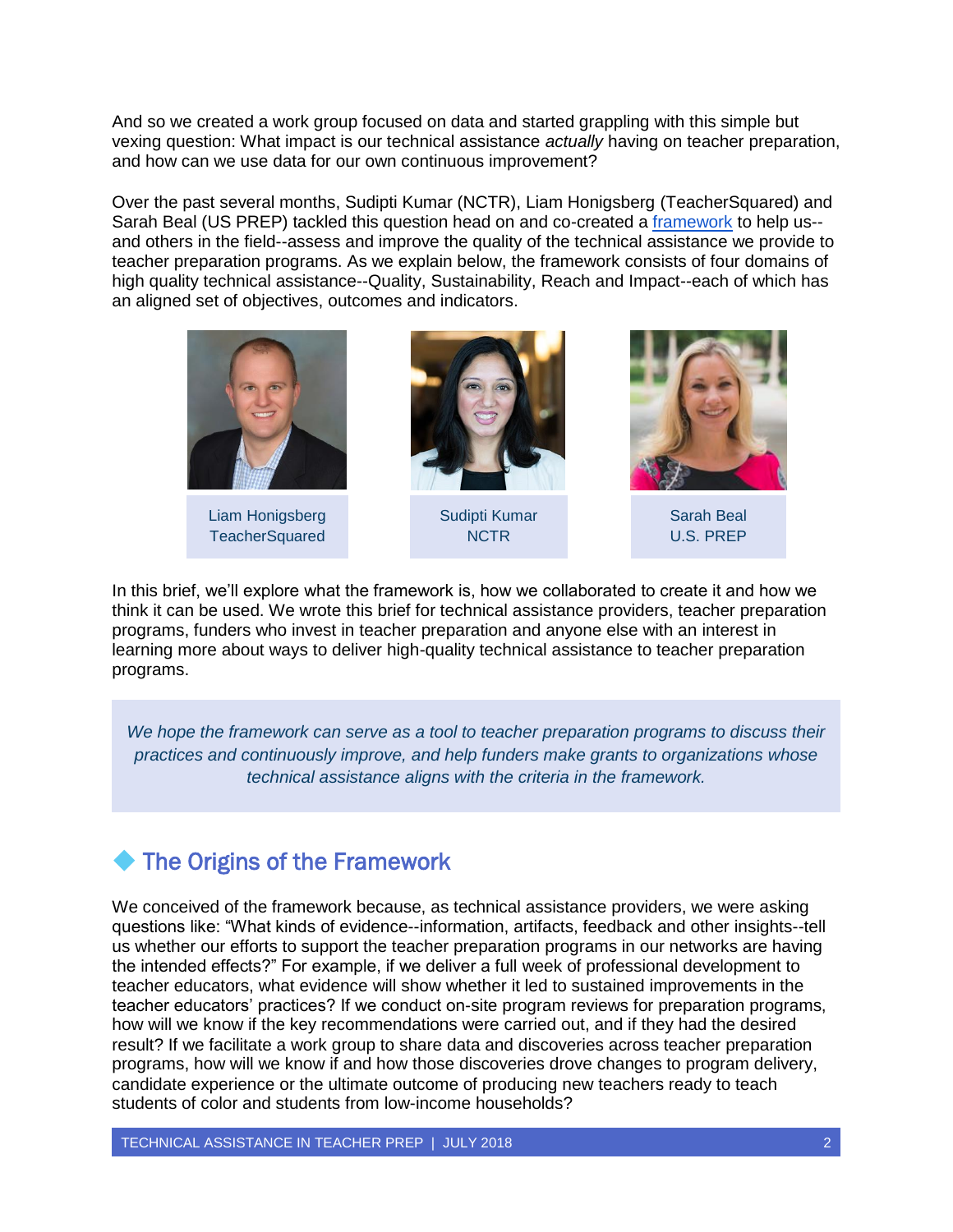As we grappled with questions like these, we realized that we lacked a clear definition of what high-quality technical assistance should look like. We looked at research about high-quality technical assistance from both education and other fields. We reviewed research about effective technical assistance in health sciences, $2$  studies on the impact of professional learning communities<sup>3</sup> and literature in the program evaluation field about various theories of quantifying the impact of educational improvement efforts.<sup>4</sup> We were most influenced by the research of T.R. Guskey, who identified five levels of data collection and analysis that can be used to evaluate the effectiveness of professional development for educators--beginning with participants' reactions and culminating with student learning outcomes.<sup>5</sup>

We aligned our framework to a vision of high-quality teacher preparation that each of our Centers supports across our teacher preparation provider networks. That vision of high-quality teacher preparation includes a set of quality implementation outcomes (programming that builds competency through practice; commitment to continuous improvement; effective teacher educators; and programming driven by communities and K-12 systems they serve) as well as definitions of impact, sustainability and scale (see Figure 1 at right).



*Figure 1: The Four Domains of High Quality Teacher Preparation*

## The Framework

 $\overline{a}$ 

The framework is comprised of four domains:

- **Quality:** What are we trying to achieve, by when and with whom? The technical assistance provider and its member programs should have a clear plan that explains what each member needs and what each partner--including school districts--are doing to enable improvement in teacher preparation programming. And they all must commit to collecting, analyzing and using data to continuously improve programming and support at every level.
- **Sustainability:** How will we maintain engagement and high-quality programming over time? Without sustainability, technical assistance will be one-shot, and improvements likely short-lived. Technical assistance providers must allocate finances and human

<sup>2</sup> Le, LT et al. *[A Technical Assistance Model for Guiding Service and Systems Change](https://www.ncbi.nlm.nih.gov/pubmed/25239308)*. July 2016. Accessed June 6, 2018.

<sup>3</sup> Vescio, V., Ross, D., and Adams, A. *[A review of research on the impact of professional learning](https://pdfs.semanticscholar.org/7005/0f51d928cbedba2056a77a8f2c9b225c6821.pdf)  [communities on teaching practice and student learning](https://pdfs.semanticscholar.org/7005/0f51d928cbedba2056a77a8f2c9b225c6821.pdf)*. January 2007. Accessed July 6, 2018.

<sup>4</sup> Frye, A., and Hemmer, P. *[Program evaluation models and related theories](https://www.tandfonline.com/doi/full/10.3109/0142159X.2012.668637)*. April 2012. Accessed July 6, 2018.

<sup>5</sup> Guskey, T. *[Does It Make a Difference? Evaluating Professional Development](http://www.ascd.org/publications/educational-leadership/mar02/vol59/num06/Does-It-Make-a-Difference%C2%A2-Evaluating-Professional-Development.aspx)*. March 2002. Accessed July 6, 2018.

TECHNICAL ASSISTANCE IN TEACHER PREP | JULY 2018 3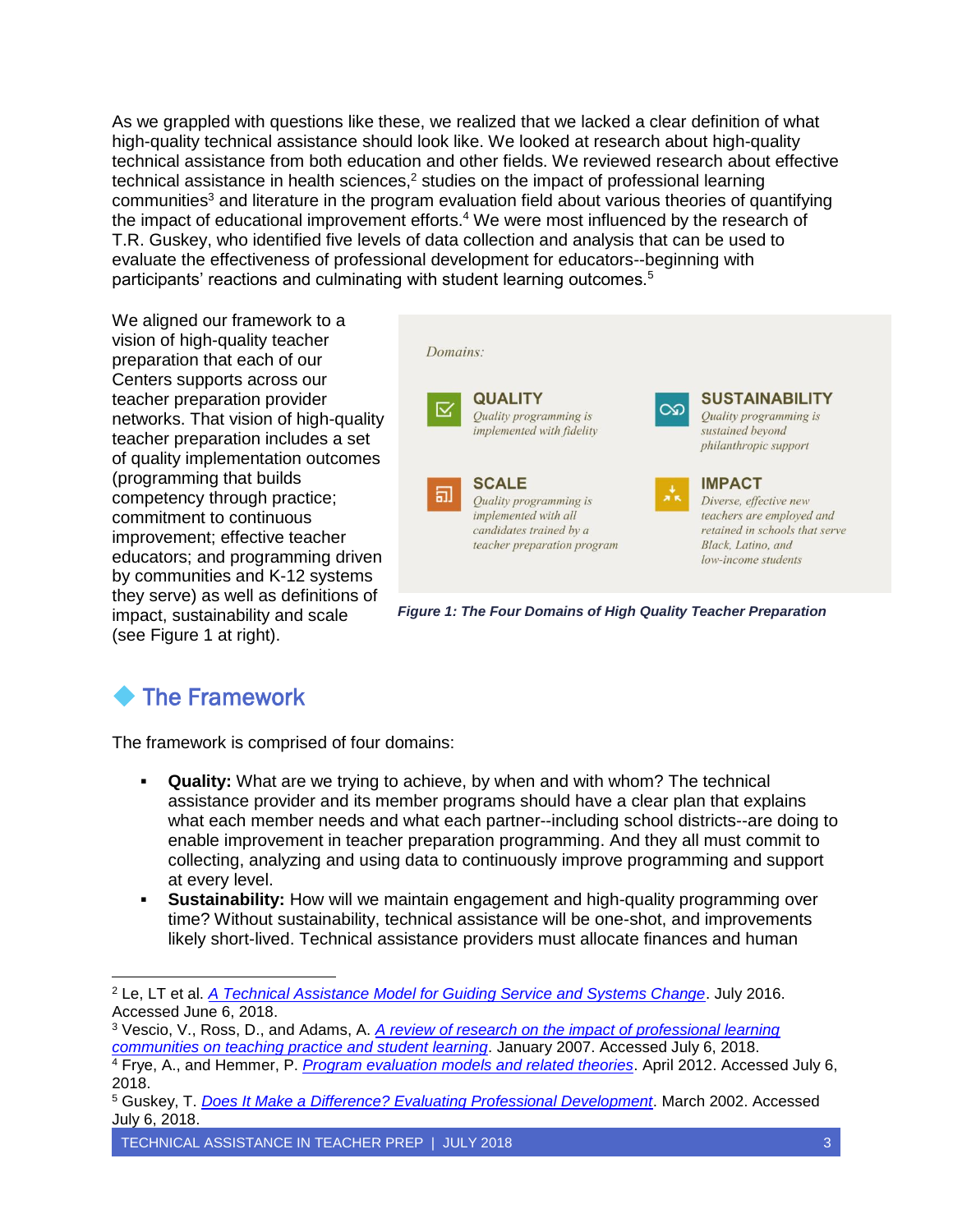capital resources efficiently, and develop systems and structures that help them maintain support throughout the duration of their scope of work.

- **Reach:** How will we work to diffuse innovation and change? Technical assistance should reach beyond network members to generate awareness in the broader field about the solutions, tools and resources that support strong programming and effective teacher candidates.
- **Impact:** How will we measure our own effectiveness? Ultimately, technical assistance should lead to stronger programs and better-prepared teacher candidates. All partners need to assess and hold themselves accountable for implementing programming that has a positive impact and is attributable to the technical assistance (that is, any observed improvements wouldn't have happened even in the absence of external support).

Reaching consensus on the domains of high-quality technical assistance was a good starting point. Next, we needed to decompose the domains into outcomes and indicators that help us better collect evidence of those outcomes. This specificity is what empowers us, as technical assistance providers, to use the framework for our own formative development and improvement. The objectives, outcomes and indicators for the Quality domain of the framework are shown in Table 1 below**.**

| <b>TECHNICAL ASSISTANCE: OUTCOMES AND INDICATORS FRAMEWORK</b>                                                                             |                                                                                                                                       |                                                                                                                                                                                                                                                         |
|--------------------------------------------------------------------------------------------------------------------------------------------|---------------------------------------------------------------------------------------------------------------------------------------|---------------------------------------------------------------------------------------------------------------------------------------------------------------------------------------------------------------------------------------------------------|
| Quality Domain: Technical assistance supports programs in implementing sustainable,<br>quality programming at scale                        |                                                                                                                                       |                                                                                                                                                                                                                                                         |
| <b>Objectives</b>                                                                                                                          | <b>Outcomes</b>                                                                                                                       | Indicators                                                                                                                                                                                                                                              |
| The TA<br>providers and<br>teacher<br>preparation<br>programs have<br>clearly<br>articulated and<br>agreed upon<br>programming<br>outcomes | Teacher prep programs,<br>school systems and TA<br>providers have a clear<br>understanding of their roles<br>and responsibilities     | Evidence of clearly articulated agreement<br>between school system, teacher prep programs<br>and TA provider<br>$\blacksquare$<br>Clearly articulates the roles and<br>responsibilities of each organization<br>Includes a data-sharing agreement<br>٠  |
|                                                                                                                                            | TA providers obtain a baseline<br>understanding of teacher prep<br>program performance and<br>readiness for technical<br>assistance   | Evidence of baseline performance and readiness<br>metrics from multiple sources:<br>Attitudinal (e.g., surveys, interviews, focus<br>groups)<br>Observational (e.g., artifacts, site visit)<br>Outcome data (e.g., retention rates,<br>placement rates) |
|                                                                                                                                            | TA providers and teacher prep<br>programs develop a plan for<br>achieving outcomes                                                    | Evidence of a clearly articulated individualized<br>plan with the following:<br>Milestones/measures with timeline<br>Teacher prep program responsibilities with<br>$\blacksquare$<br>timeline<br>TA provider support with timeline<br>٠                 |
| The TA<br>provider uses<br>data to<br>continuously<br>improve its<br>programming<br>and support                                            | TA provider jointly collects<br>data about teacher prep<br>program performance and TA<br>provider performance to<br>shape its support | Evidence that TA provider has shared data<br>collection plan for prep program performance<br>Evidence that TA provider has a data collection<br>plan for TA provider performance                                                                        |
|                                                                                                                                            | TA provider jointly analyzes<br>data about teacher prep<br>program performance and TA<br>provider performance to<br>shape its support | Evidence that the TA provider analyzes data about<br>prep program performance<br>Evidence that the TA provider analyzes data about<br>TA provider performance                                                                                           |
|                                                                                                                                            | TA provider uses data about<br>teacher prep performance<br>and TA provider performance<br>to shape its support                        | Evidence that TA provider uses and shares data<br>about prep program and TA provider performance<br>to improve provider practices and/or structure<br>Evidence that TA providers differentiate support<br>based on the data                             |

**Table 1: Quality Domain of the Technical Assistance Outcomes and Indicators Framework**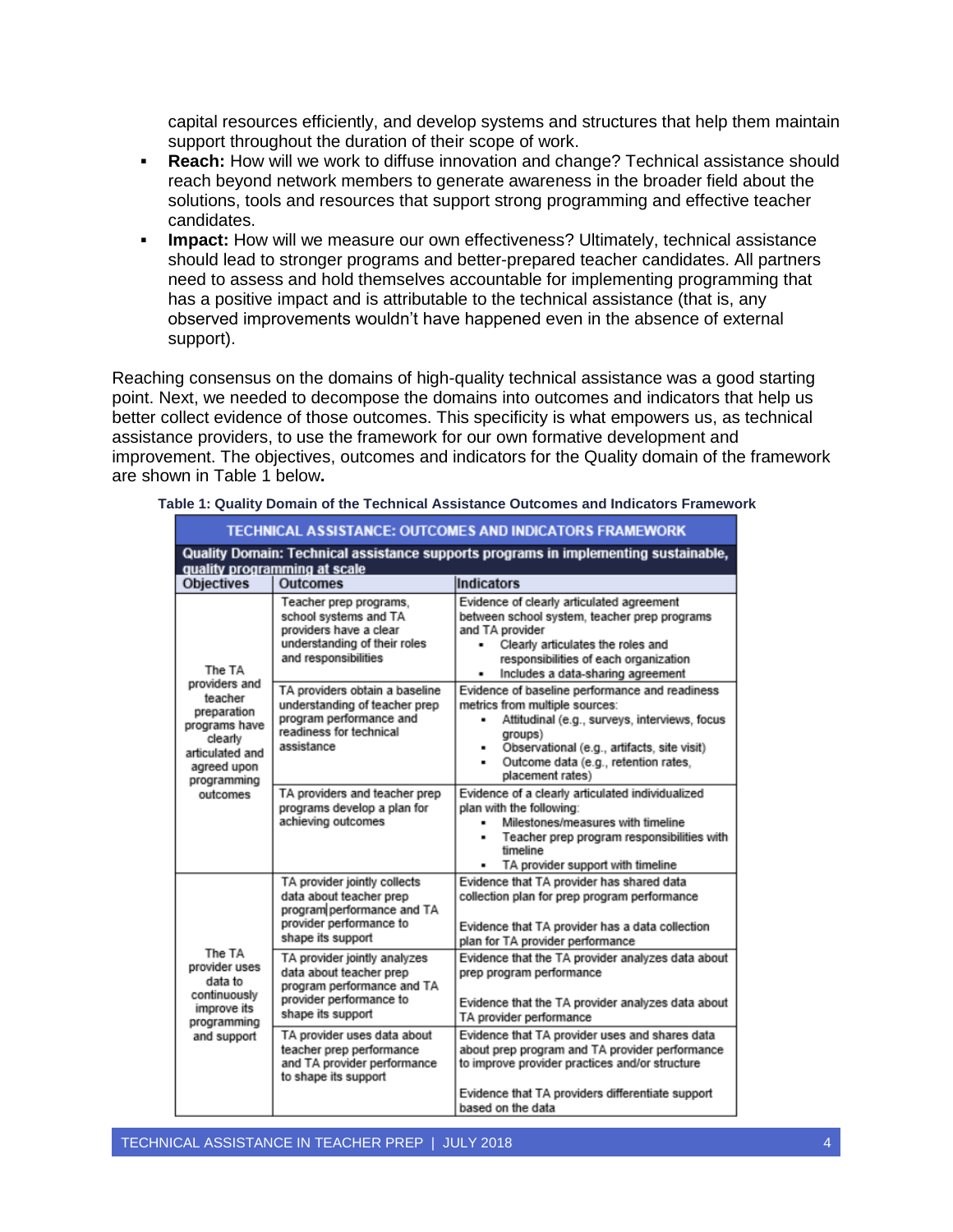#### ◆ How and Why to Use this Framework

So what will we use this framework for, and what do we hope to gain by sharing it beyond our three organizations? We see four benefits:

- 1. *Focus on impact.* The framework fills an important gap for organizations like ours, which provide technical assistance or consulting services to teacher preparation programs. Often, we measure the impact of our work by completing the tasks in a work plan or delivering a training to a certain audience, but the framework helps us focus explicitly and intentionally on what matters--*the impact* of our technical assistance on the teacher preparation programs, teacher candidates and students. A lot of organizations, including those outside the teacher preparation field, offer technical assistance or professional development, but not all have figured out the best way to assess the effectiveness of the technical assistance. We are earnestly seeking a deeper understanding of how our technical assistance affects the teacher preparation programs in our networks (and by extension, how we can improve our own efforts), and the framework helps us do this.
- 2. *Orient partnerships towards change***.** Having an explicit definition of high-quality technical assistance situates technical assistance providers and their teacher preparation programs as partners. As Jill Pitner of NCTR explains, the framework enables those partners to "set goals for improvement, collaborate together to participate in program improvement efforts by examining and implementing strategies for improvement, and collect and analyze implementation and impact data to monitor progress towards goals."

We have already seen the framework and the partnerships it creates lead to changes in practice among both our technical assistance providers and the teacher preparation programs we support. For example, the framework has prompted TeacherSquared to provide additional supports to preparation programs after trainings. TeacherSquared brings programs back together for follow-up meetings to troubleshoot challenges together and share resources they've developed. This enables the Center to monitor implementation of new practices and refine its technical assistance to ensure that future trainings lead to the right changes to practice.

- 3. *Get clear on evidence***.** The framework also helps us better understand how to collect evidence and assess our impact. For example, we spent a significant amount of time discussing the Impact domain of the framework and ways to gather evidence of impact through measures like stakeholder surveys, site visits, implementation toolkits and school and district data. As we become more sophisticated at gathering and analyzing evidence of impact, we'll be better able to design and deliver high-quality technical assistance.
- 4. *Foster collaboration***.** The framework is the byproduct of collaboration among our Centers, and we believe it will foster even more collaboration across the field by providing a common language and definition of high-quality technical assistance. Common language ensures greater alignment between technical assistance providers, teacher preparation programs, funders and other organizations. Perhaps more importantly, the framework helps technical assistance providers like ours share